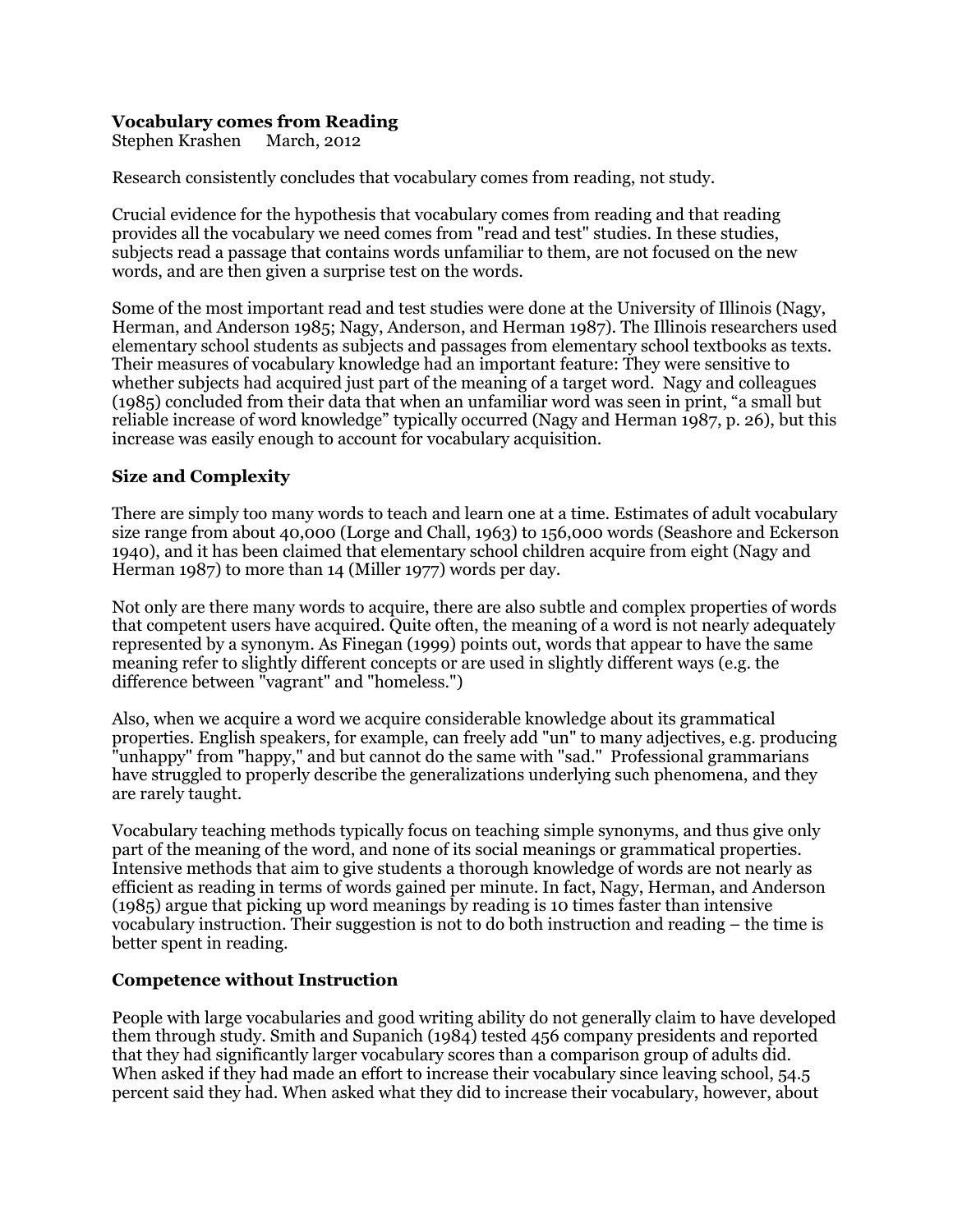half of the 54.5 percent mentioned reading. Only 14 percent of those who tried to increase their vocabulary (3 percent of the total group) mentioned the use of vocabulary books.

# **Comparison of Reading/Hearing Stories and Instruction**

In a series of studies of adult second language acquirers, Beniko Mason (Mason and Krashen, 2004) concluded that developing vocabulary knowledge from listening to stories is much more efficient in terms of words acquired or learned per minute than vocabulary-building exercises. In addition, in studies comparing in-school self-selected reading (sustained silent reading) with traditional instruction, readers consistently show superior performance on tests of vocabulary (Krashen, 2004).

## **Light Reading and Vocabulary Growth**

Research by Hayes and Ahrens (1988) suggests that lighter reading can play an important role in helping readers move to more demanding texts. According to their findings, it is highly unlikely that much educated vocabulary comes from conversation or television. Hayes and Ahrens found that the frequency of less-common words in ordinary conversation, whether adult-to-child or adult-to-adult, was much lower than in even the "lightest" reading. About 95% of the words used in conversation and television are from the most frequent 5000.

Printed texts include far more uncommon words, leading Hayes and Ahrens to the conclusion that the development of lexical knowledge beyond basic words "requires literacy and extensive reading across a broad range of subjects" (p. 409). Table 1 presents some of their data, including two of the three measures they used for word frequency. Note that comic books occupy a position between conversation and abstracts of scientific papers, falling somewhat closer to conversation. This suggests that they can serve as a conduit to more challenging reading.

|                                          | frequent | rare  |
|------------------------------------------|----------|-------|
|                                          | words    | words |
| Adults talking to children               | 95.6     | 9.9   |
| Adults talking to adults (college grads) | 93.9     | 17.3  |
| Prime-time TV: adult                     | 94       | 22.7  |
| Children's books                         | 92.3     | 30.9  |
| Comic books                              | 88.6     | 53.5  |
| <b>Books</b>                             | 88.4     | 52.7  |
| Popular magazines                        | 85       | 65.7  |
| Newspapers                               | 84.3     | 68.3  |
| Abstracts of scientific papers           | 70.3     | 128.2 |

Table 1. Common and uncommon words in speech and writing

frequent words = percentage of text from most frequent 5000 words rare words = Number of rare words (not in most common 10,000) per 1,000 tokens. from: Hayes and Ahrens (1988)

Finegan, E. 1999. Language: Its Structure and Use. New York: Harcourt Brace. Third edition.

Hayes, D., and M. Ahrens. 1988. Vocabulary simplification for children: A special case of "motherese"? Journal of Child Language 15: 395-410.

Mason, B. and Krashen, S. 2004. Is form-focused vocabulary instruction worth while? RELC Journal 35 (2): 1790185.